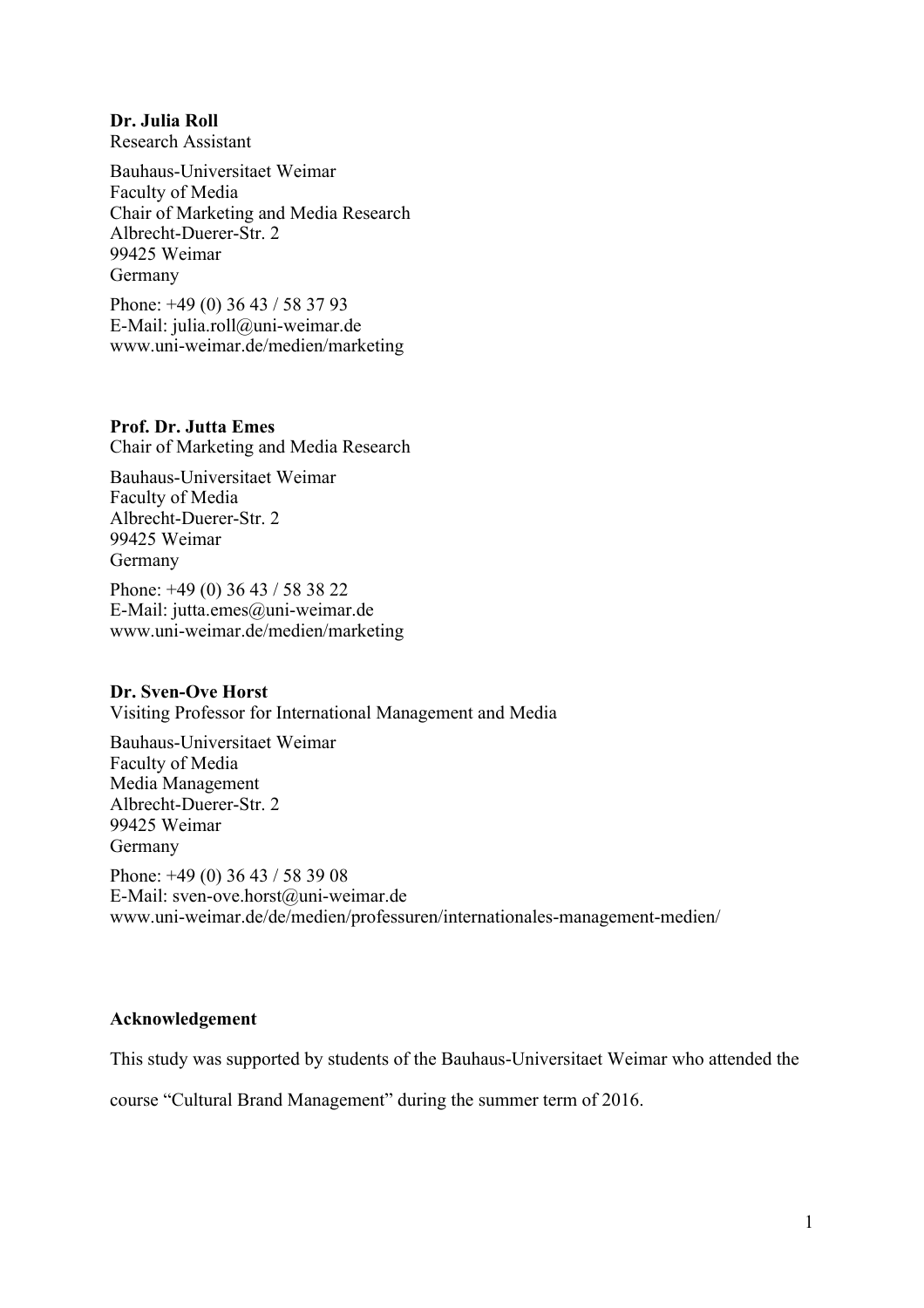## **Cultural Marketing in the Digital Age:**

## **The Influence of Place and Media on the Brand Image of Live-Operas**

#### **Abstract**

Music theatres are challenged by digitization and the emergence of new media. New media enables people to stay outside the opera house while attending a live-opera, e. g. via livestreamed opera shows in the cinema. Moreover, opera houses are confronted with declining public funds and are increasingly forced to account for an efficient allocation of resources. Against this background, market orientation and branding are of growing relevance to opera houses. Based on Keller΄s (1993) brand image approach, we use an explorative qualitative study in order to investigate similarities and differences between the brand image of live-operas experienced in an opera house versus those shown in a cinema. As a result, we found that audiences distinguish between the respective brand images in detail. Furthermore, classic liveoperas of an opera house are perceived as an original, positive, holistic, and unique experience. Music theatres can use the results of this study in order to develop targeted brand management strategies.

**Key words:** consumer behavior, brand image, live-opera, cultural marketing, marketing strategy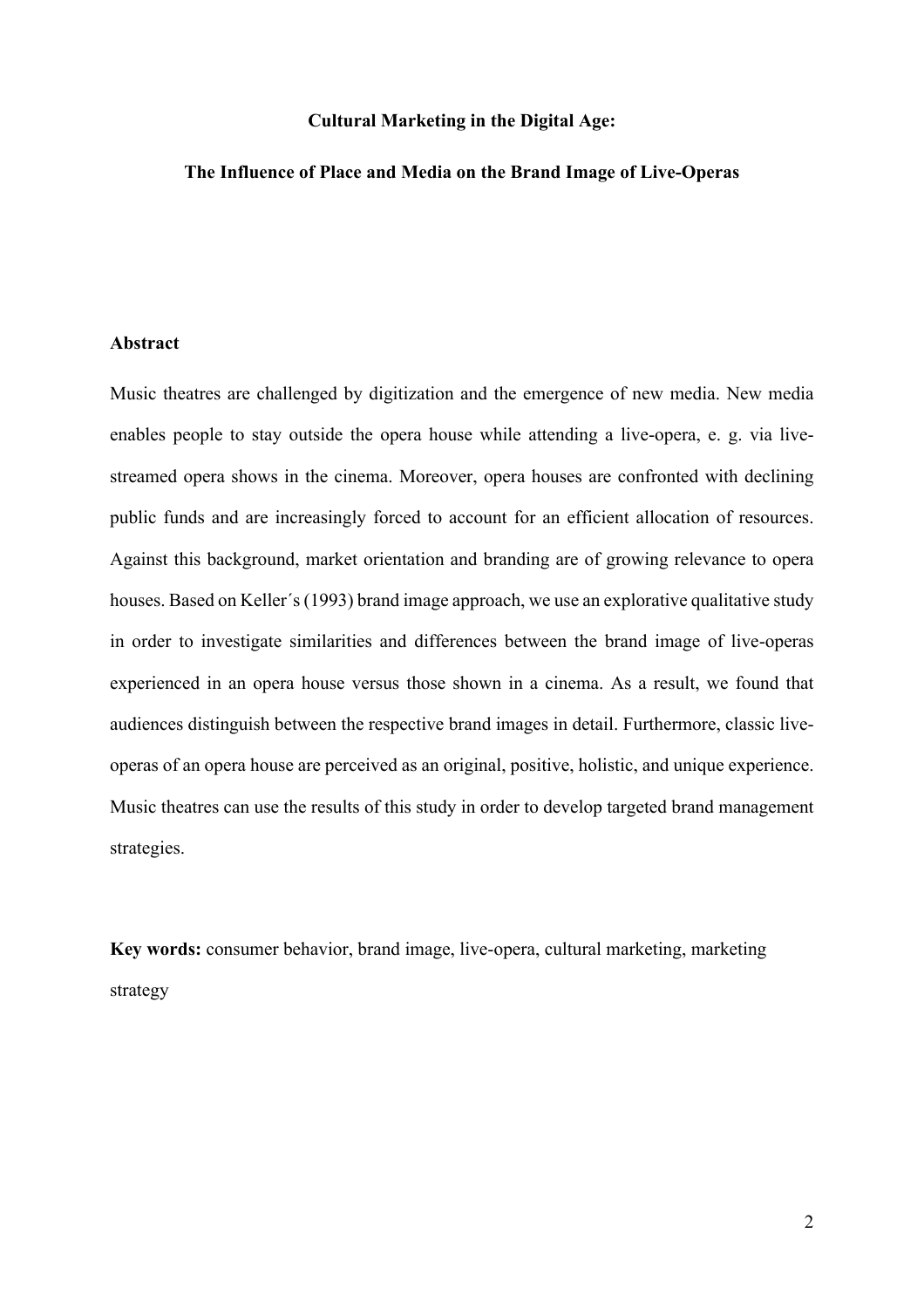#### **1 The Detachment of the Live-Opera from Place through Digitalization**

The German music theatre respective opera landscape shows a substantial bandwidth that is contrary to the centralized systems in Paris, New York or London (Lutz, 2013, p. 49). Audiences make use of these offers substantially: Taken together, the musical genres of the opera, operetta, musical, dance and concerts have about 10 million spectators, which is nearly as much as the teams of the German Football Bundesliga have (Bollmann 2012, p. 13). Opera performances<sup>1</sup> reach nearly 4 million spectators per year (Deutscher Buehnenverein 2015, pp. table 3).

The ongoing digitalization and a growing network of media facilitate new patterns of media consumption that, in turn, bring about new forms of marketing and business models for the music theatre. In particular, the possibilities for live-transmission create new challenges for opera houses. Even though live-opera transmissions are not new, as shown by established TVofferings by Arte and 3Sat in Germany, public viewing and live-streaming gain relevance and attractiveness for audiences of opera performances. Nevertheless, only large international houses, such as the Metropolitan Opera (MET) in New York currently offer regular transmissions (Reuband 2013b, pp. 223). Additionally, it can be seen that budget constraints of the public, growing costs for the operations of music theatres (with opera performances creating the highest costs) and declining numbers of audiences lead to questions of legitimacy of German public music theatres (e.g. Abfalter 2010, pp. 127; Lutz 2013, pp.65).

These changing circumstances make a targeted cultural marketing necessary, so that opera houses have a chance to survive in the market. A strategic identity-based brand management approach, which is targeted towards all internal and external stakeholders, has the potential for creating successful competitive differentiation and building customer relationships in the cultural sphere (e.g. Aaker 2014; Burmann, Schleusener and Weers 2005; Esch 2014; Guenter

<sup>&</sup>lt;sup>1</sup> An opera performance can be defined as a dramatic work, in which the text is entirely or mostly sung and in which music is used to leverage the effect of the performance (Abfalter 2010, p. 97).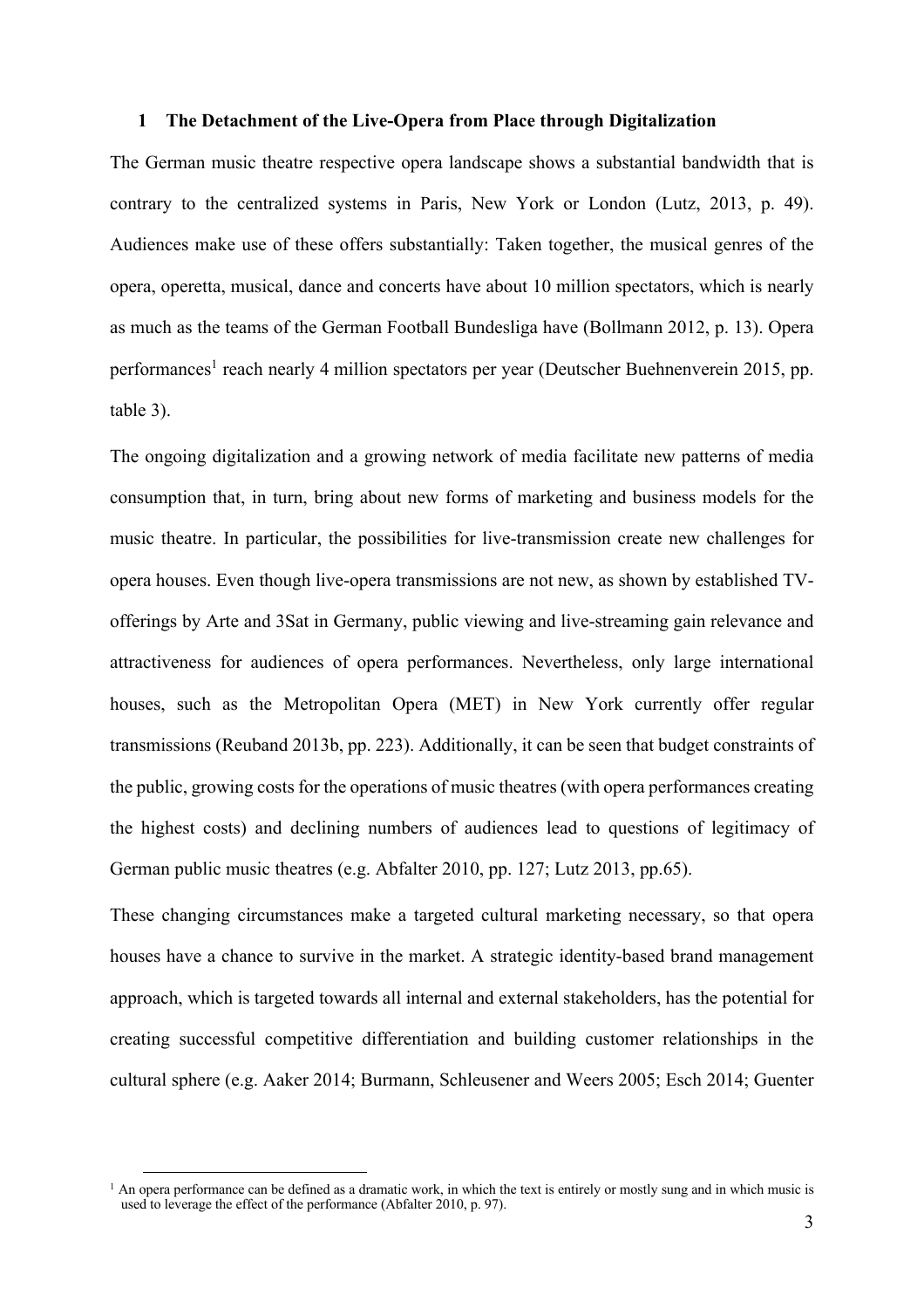and Hausmann 2012, pp. 45). A necessary foundation for this is a comprehensive research of cultural audiences (Abfalter 2010, pp. 99).

It becomes evident that current approaches to cultural audience research are often ad hoc and seldom built systematically from the ground up (see also Glogner-Pilz and Foehl 2010). Additionally, integrated approaches for brand management in cultural institutions are scarce (for an overview see Buensch 2011, 2015). Moreover, existing research does not take into account the influence of different geographical locations and contexts, in which live-operas are being offered (for an exception see Reuband 2015).

This study closes this gap, because it includes the location as well as the type of an opera performance under the banner of the brand. In parallel to the example of contrasting livestreamed operas of the MET in the cinema and live-opera performances in the opera house, the current study focuses on the perception of the audience and aims to answer the following research question:

Which similarities and differences does the brand image of live-opera performances show, if the performance is given in an opera house or transmitted in a movie theatre, and which concrete management implications can be drawn from these findings?

Following this line of argumentation, the research paper addresses not only management issues, but also culturally- and socio-politically relevant questions. The aim is an interdisciplinary analysis of the context of live-operas, and on this basis, to find out how the context can be used for branding purposes of the 'classical' live-opera in the opera house.

#### **2 Determinants of the Brand Image**

Because of the special circumstances surrounding the service-character of operas, customerrelated uncertainties arise. A strong and well-defined brand can create a promise of quality, which can remedy these uncertainties. A brand can be defined as a bundle of benefits that has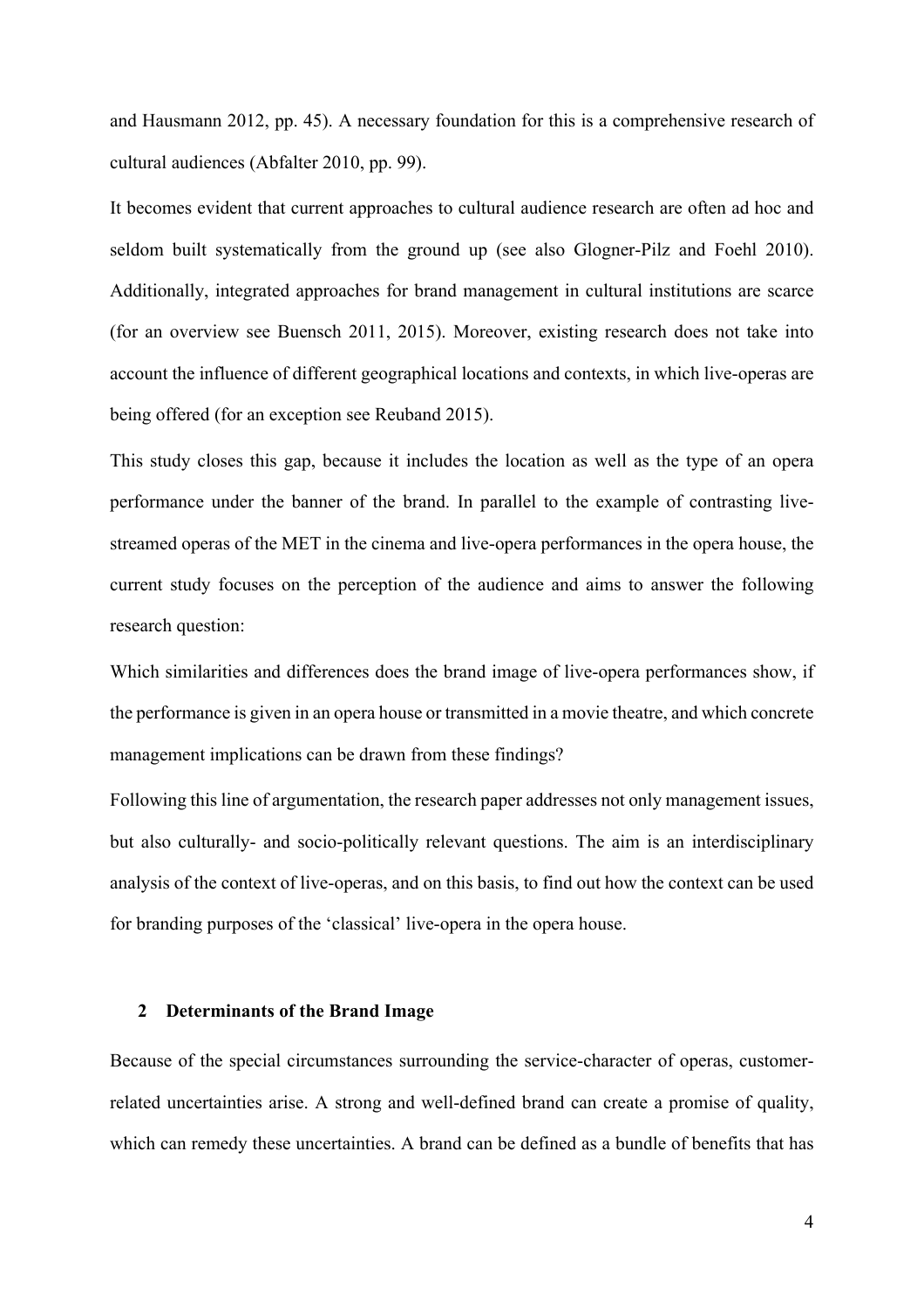specific characteristics in terms of identification and differentiation for the relevant target groups (Meffert 2012, p. 270).

In the last years, we have seen an evolution of our understanding of brand management towards an identity-based strategic brand management (for an overview see Meffert 2012, pp. 269). With such an understanding, we differentiate between the managerially-intended brand identity (inside view) and the specific brand image (outside view), which reflects the entirety of the impressions about a brand by its stakeholders. The brand image, then, is a subjective, multidimensional construct of different semantically-linked associations (Radtke 2014, p. 2).

In the following, the focus will be on the visitors of live-operas. The determinants of the brand image will be analyzed in terms of a behavioral science approach. By presuming that brands have characteristics with different abstraction-levels within a semantic network (e.g. Keller 2005, pp. 1318), we do not concentrate on a single event or a specific location. Rather, the focus will be on the contexts of the music theatre and movie theater in order to derive abstract brandcharacteristics. Therefore, the concept of Keller (1993) seems to be ideal. Under the condition of a brand awareness and compared to other approaches (e.g. Aaker 1991) it highlights the attitude towards a brand as a significant success factor. Following Keller (2005), the brand image is the major determinant for the preferences and choices of a customer and consists of unique, advantageous and strong associations (pp. 1318). Based on a rising level of abstraction, he (1993) differentiates between three levels of brand associations.

*First*, the focus is on attributes. It centers on "what a consumer thinks the product or service is or has and what is involved with its purchase or consumption" (p. 4). Moreover, Keller (ibid.) differentiates those in product-related and non-product-related characteristics, such as price, conceptions of the user of the benefits, the use of the benefits, and the packaging. Since a liveopera in an opera house or movie theatre is a service, the packaging will not be included in the analysis. According to Keller (ibid.), the idea of the brand personality derives from a combination of user- and usage-impressions. The brand personality concept itself is based on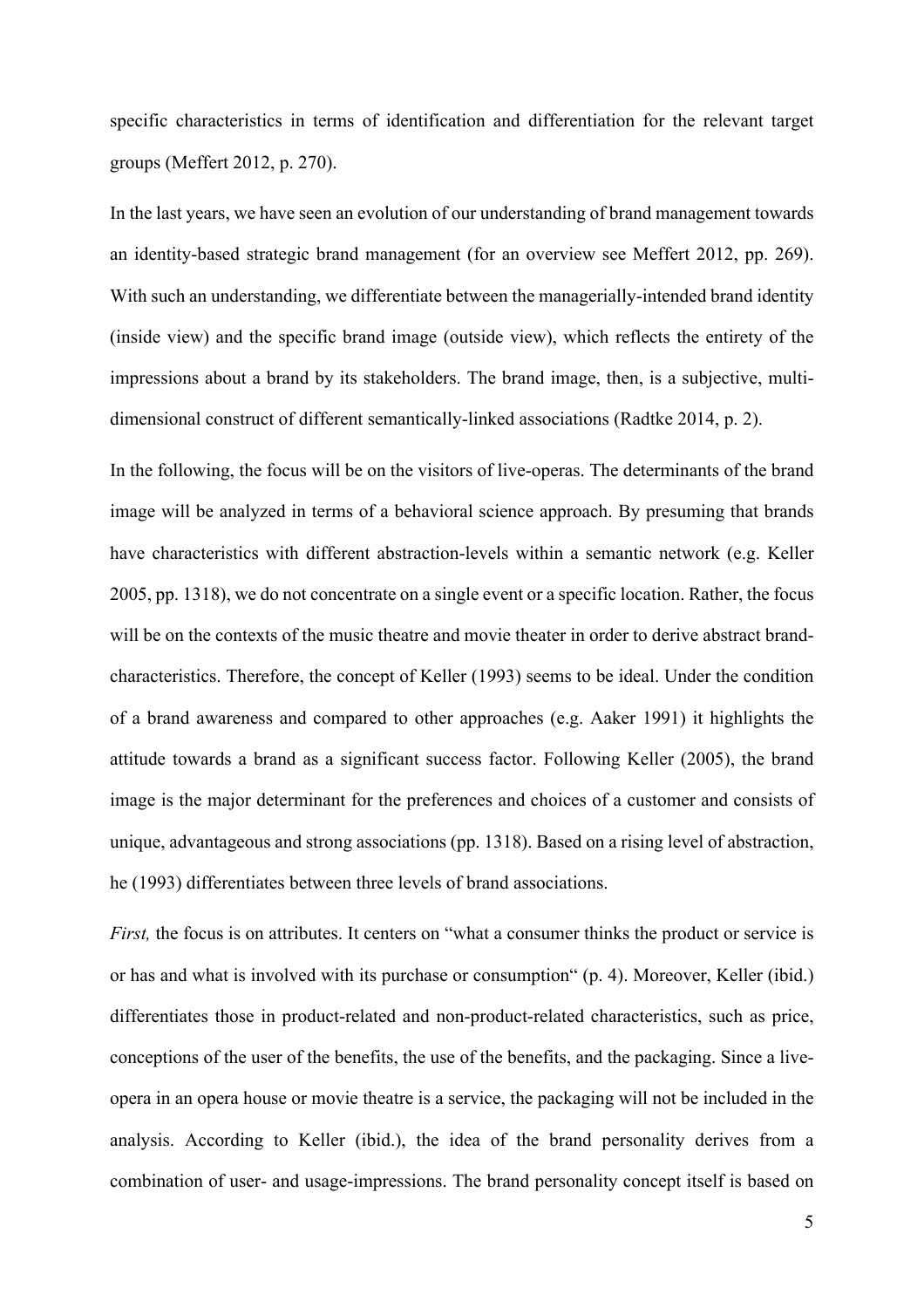the socio-psychological assumption that people attribute a personality to objects and services. In this context, a brand personality is defined as "the human characteristics of a brand" (Aaker and Fournier 1995, p. 391). Specifically, research has shown that a strong brand personality has positive effects on buyer behavior (Biel 1993) and should be considered when analyzing emotional services such as live-operas. Therefore, it is included as a separate determinant. *Second*, the focus is on the benefits that arises through the satisfaction of functional (intrinsic aspects), experiential and symbolic (rather extrinsic aspects) needs through the consumption (Keller 1993, p. 4).

*Third*, there is an attitudinal dimension of the brand image, because brands are meant to generate preferences of the consumers (ibid. 2005, pp. 1309).

The concept of brand management in public theaters has gained rather little attention to date, and usually focuses on specific opera performances and opera houses (for a review of existing studies see Buensch 2011, 2015). Research on the audience perception of German opera performances centers on sociodemographic and motivational aspects, which do not focus on the brand image (Abfalter 2010; Jobst and Boerner 2011; Lutz 2013; Reuband 2015). In addition, the studies that attend to the place of opera performances, e.g. in a warehouse (Roll and Hoeflich 2014), or approach live-opera transmissions in the context of open-air public viewing (for Austria, see Josch 2010) or cinemas (especially Reuband 2013a, 2013b, 2015) do not integrate any branding aspects.

### **3 Qualitative Methodology**

This study chooses a qualitative methodology to generate the relevant aspects of the brand image, because the brand image of live-operas in different contexts has not yet been studied, and, therefore, no scientific data currently exists. Using a qualitative approach, focus group interviews are a suitable method for different reasons. In this method, a moderator leads a discussion with several people. The benefit is that the group dynamics in the interview may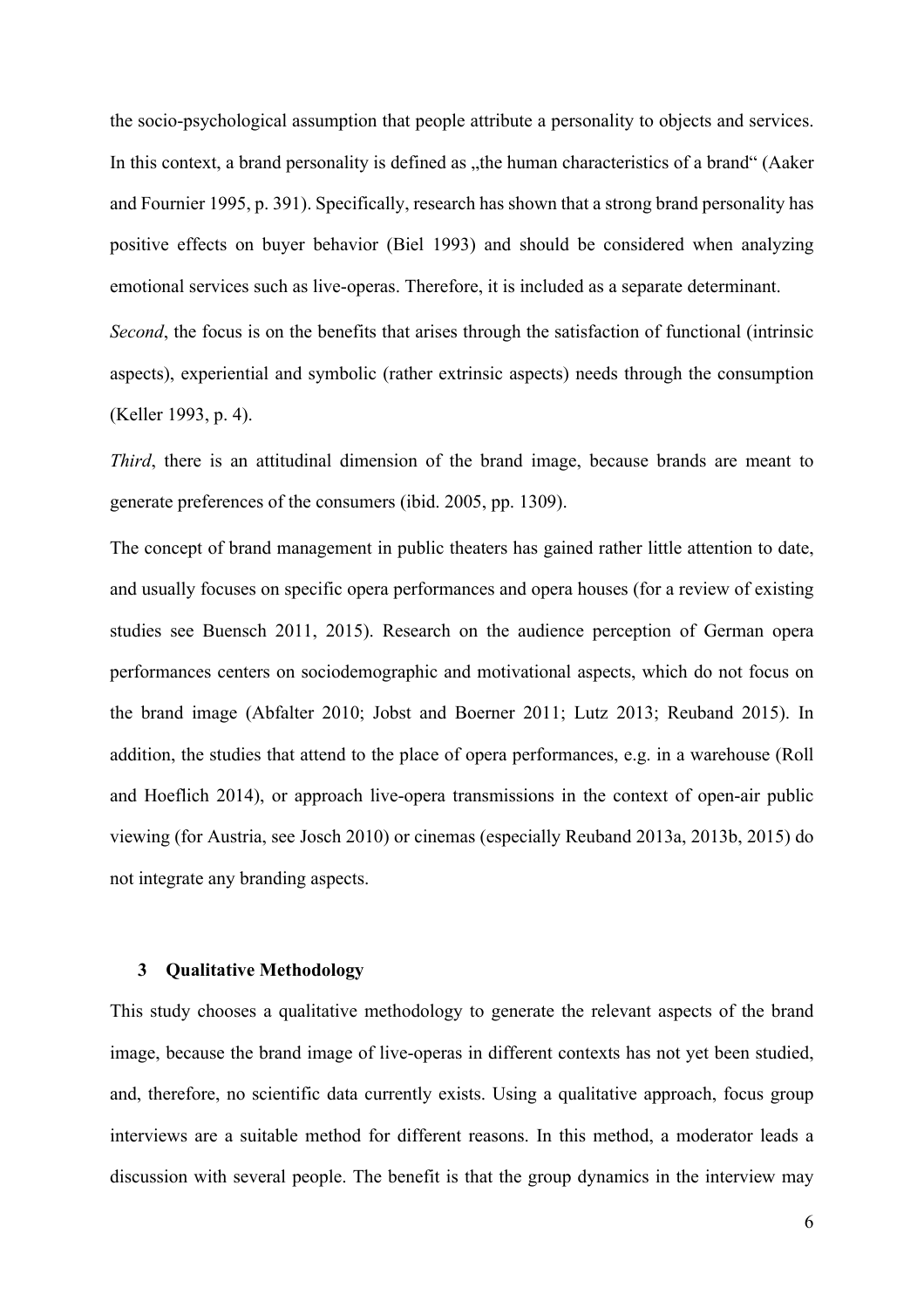lead to multi-faceted and spontaneous answers (Iacobucci and Churchill 2010, pp. 64). When selecting the participants, it is important that the group includes people that have at least once experienced a live-streamed opera in a cinema and/or a live opera performance in an opera house, as well as people that have previously not had any experience with it. This heterogeneity may further create a greater bandwidth of responses (Esch 2014, p. 666). Moreover, the focus is on younger adults (18-30 years old), because this target group increasingly has lower demand for music theatres (Lutz 2013, pp. 59). The potential participants are approached by a snowball sampling (Berg, 1988). The qualitative interview guide includes open and broad questions, to give the participants a preferably large space for associations regarding live-opera transmissions in movie theaters and live-opera performances in opera houses. Furthermore, the information sharing is supported by trusted methods for revealing and structuring information such as the repertory-grid-method (Sampson 1972) and the laddering-technique (Olson and Reynolds 1983; Reynolds and Gutman 2009).

After the interview, the discussed characteristics for the brand image "opera house" and "cinema" are shared with the participants. They should select those aspects from the list, which they see as relevant and further name the opposite of the respective term. The result is a brand profile of semantic differentials, which the interviewees rate on a five-step-scale individually for both contexts. The interviews are recorded audio-visually and transcribed with customary standards. Afterwards, using a computer-aided qualitative research software (ATLAS.ti), a grounded theoretical content analysis that is oriented on the theoretical coding approach (Glaser and Strauss 2010) is conducted.

In addition to the interview, a questionnaire frames the focus-group interviews. In this case, the questionnaire focuses on sociodemographic aspects and global attitudes towards opera events in movie theaters and opera houses (see e.g. Keller 2005, p. 1321), actual visits and the likelihood of a visit in the next half a year, as well as the clarity of the image of the contexts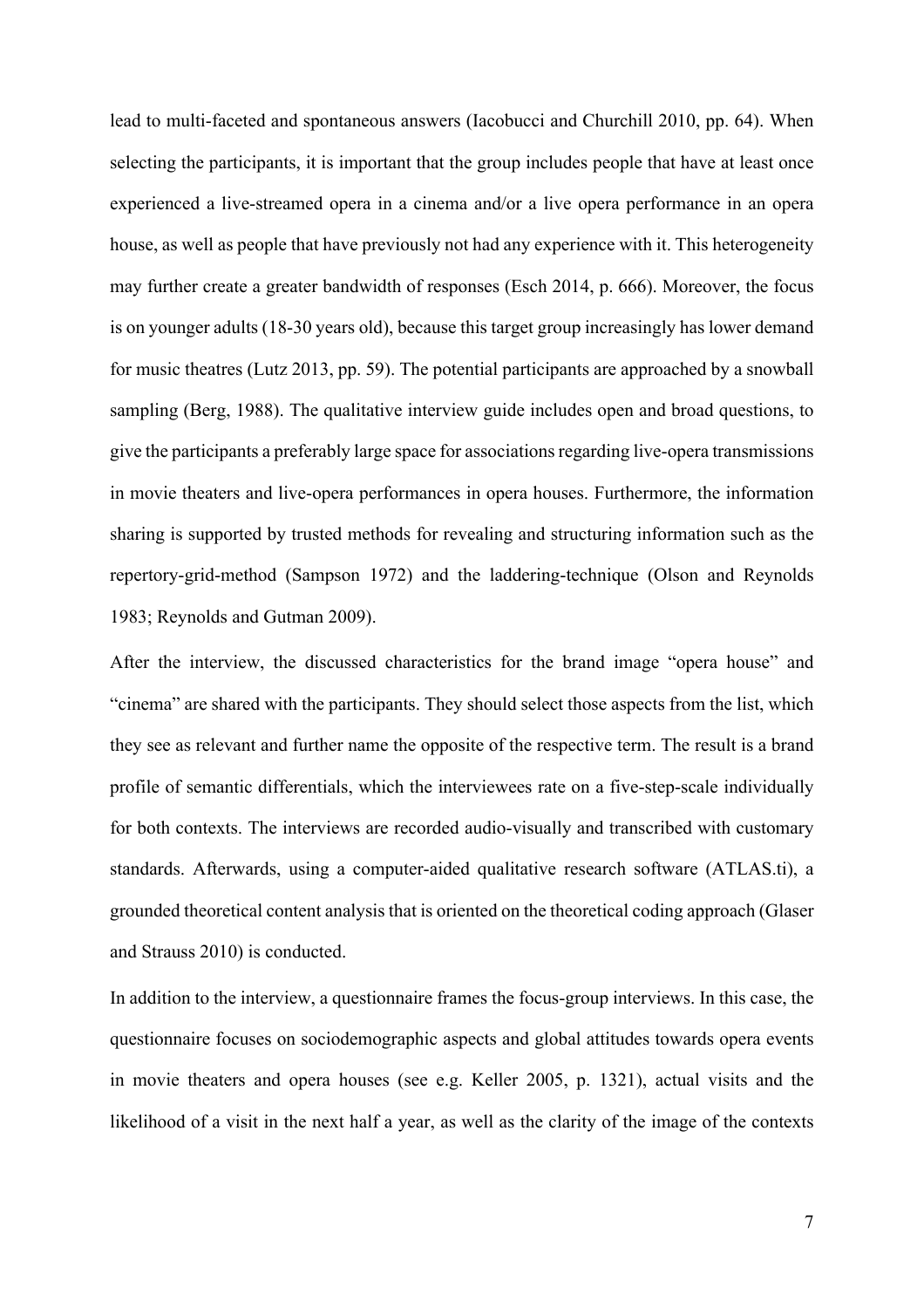(oriented on Ruge 1988, p. 100). An overview of the research design can be found in the appendix (see Figure 1).

#### **4 Results of the Brand Image Contrast**

The conception of research and two pretests of the focus group interviews were completed in April 2016. Afterwards, in the beginning of May 2016, two interviews with five to six people were conducted that lasted about one and a half hours.

The distribution of gender and experience with live-operas was satisfactory heterogeneous in both groups (see appendix, Table 1). The interviewees are 23 to 27 years old, predominantly well-educated (at least German Abitur), and come from the immediate surroundings of the meeting point for the focus group interview in Weimar (Germany). With one exception (P1w, employed), all participants are students and have rather little income. Three people (P6w, P9w, P7m) live in a relationship, the rest is single.

Nearly half of the 11 participants attends the opera at least several times per year. Only four people visit cinemas less frequently. Six people also visit other events, such as local opera festivals.

In regards to the general attitude, both groups rated the "opera house"  $(M=1.821^2; SD=1.168;$ n=11) most positively, followed by "other places" (M=2.10; SD= .838; n=10) and "movie theater" ( $M = 3.00$ ;  $SD = .775$ ;  $n=11$ ). It is significant that all participants of focus group 1 rated the "opera house" as very positive, whereas focus group 2 only had a positive attitude. This impression corresponds with the answers to rating the clarity of their understanding: Most interviewees could understand better what it means to visit an opera performance in an opera house (M=1.452<sup>3</sup>; SD= .688; n=11) than in a cinema (M=3.45; SD=1.036; n=11); the clarity of

<sup>&</sup>lt;sup>2</sup> scale: 1=very positive, 2=rather positive, 3=neutral, 4=rather negative, 5=very negative

<sup>3</sup> scale: 1=very clear, 2=rather clear, 3=neither nor, 4=rather unclear, 5= very unclear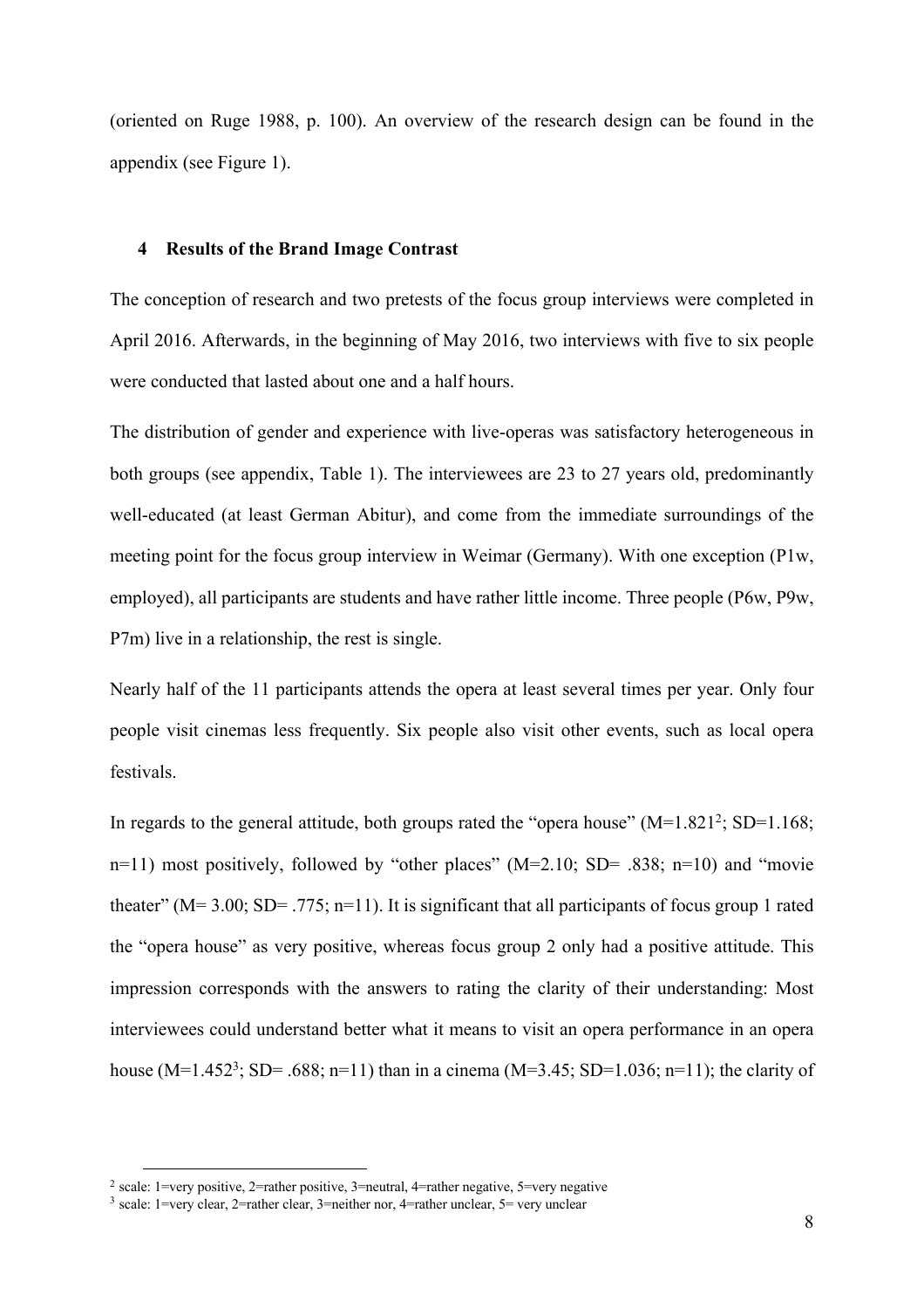the image is also rated less by focus group 2. The likelihood of a visit in the next six months<sup>4</sup> is structured similarly, since focus group 1 has slightly higher ratings. Overall, a visit of an opera house is regarded as more likely  $(M=1.64; SD=1.120; n=11)$ , the visit of other places of live-opera events is regarded as neutral, and the visit of a live-opera transmission in a movie theater is rated as rather unlikely  $(M=4.09; SD= .944; n=11)$ .

While the first focus group has generated 13 associations for the characterization of the brand image overall, the second focus group named 18 aspects.

In comparison, we can see many intersections. Both groups named the aspects of camerawork, high culture, complexity, live-character, experience, cognitive effort, and exclusivity. It is remarkable that the interviewees do not explicitly distinguish between the attribute and benefit dimension. For example, "complexity" is associated with the contrasting pair of "elaborate – simple", while the aspect of boredom is connected with a lower complexity. Moreover, focus group 1 mentioned three additional associations (vividness, authenticity, foreseeability), whereas focus group 2 supplements four very different associations (degree of experience with operas, acoustics, distance to travel, opportunity to see celebrities).

In comparison with the systematic of Keller (1993), the focus groups name both product-related and non-product-related brand attributes and all three benefit dimensions; where, however, a clear separation cannot be made. It is notable that the price is not rated as relevant, even though the interviewees have a lower income. This could be explained by the relatively high level of education and the context of Weimar, which could instigate a high esteem for the opera in general.

A first hint towards a differentiated perception is offered by the polarity profiles of the associations to characterize both brand images of the "opera house" and the "cinema". These have very little intersections. The five pairs, which are being rated as very similar for both brand images (red marker: long-lasting-diverting, surprising-foreseeable/uncreative, familiar setting–

 <sup>4</sup> scale: 1=very likely, 2=rather likely, 3=neutral, 4=rather unlikely, 5=very unlikely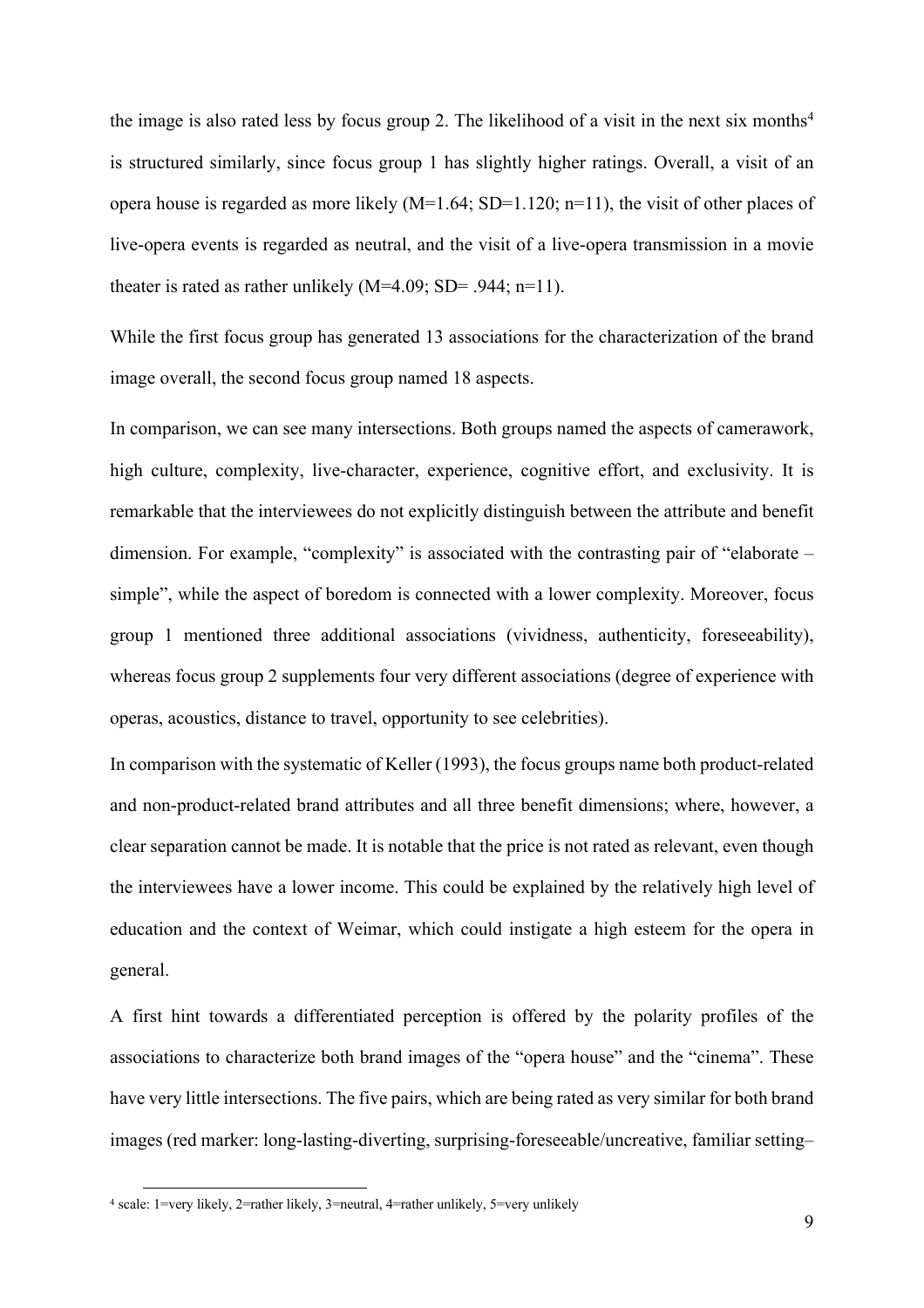unpleasant setting, predefined perspective–one's own gaze, stimulates thinking-does not stimulate thinking) indicate that these are aspects which are inherent to a live-opera performance and independent of the place and nature of transmission. Overall, the profiles of both focus groups show that the opera event in an opera house may be more formal, but also more holistic than the visit of a live-stream in the cinema (see appendix, Figure 2).

Comparing the individual evaluation of both contexts for each focus group separately reveals that the "opera house" is regarded more heterogeneous than the "cinema", even though the group dynamic of the interview may have suggested that the profiles would have been more uniform. This could be related to the fact that all participants state to have a clearer image of the "opera house" which may be more personal. It is also remarkable that focus group 1 characterizes the "opera house" as especially heterogeneous. This may mean that group 1 may have more faceted attitudes and opinions from previous opera visits. Furthermore, it can be concluded that the opera house may possibly have more segments or target groups than a cinema, due to its more differentiated characteristics.

A second hint towards differences is shown by the responses of the interviewees in regards to the brand personality. Both describe an opera personality as "formal, enduring and dignified" (P2m, p. 118), wearing "formal clothes" (P6w, p. 191). At the same time, the opera house is regarded as multi-faceted and productive, as one participant explains: "One evening, he is wearing a monocle and the next, he has pink hair and a golden sweat suit [laughing]. The third day, he is naked." (P11m, p. 170). P1w sees this versatility as something "between genius and madness" (P1w, p. 54). On the contrary, P5m sees this as "quite frightening" (p. 50), even though he regards the character of the opera house as positive. Focus group 2 complements this picture by seeing an older, appealing man, "who sometimes may take himself a bit too seriously" (P10m, p. 166) and who is with a "high intellect […], monocle and […] a walking stick" (P8m, p. 169).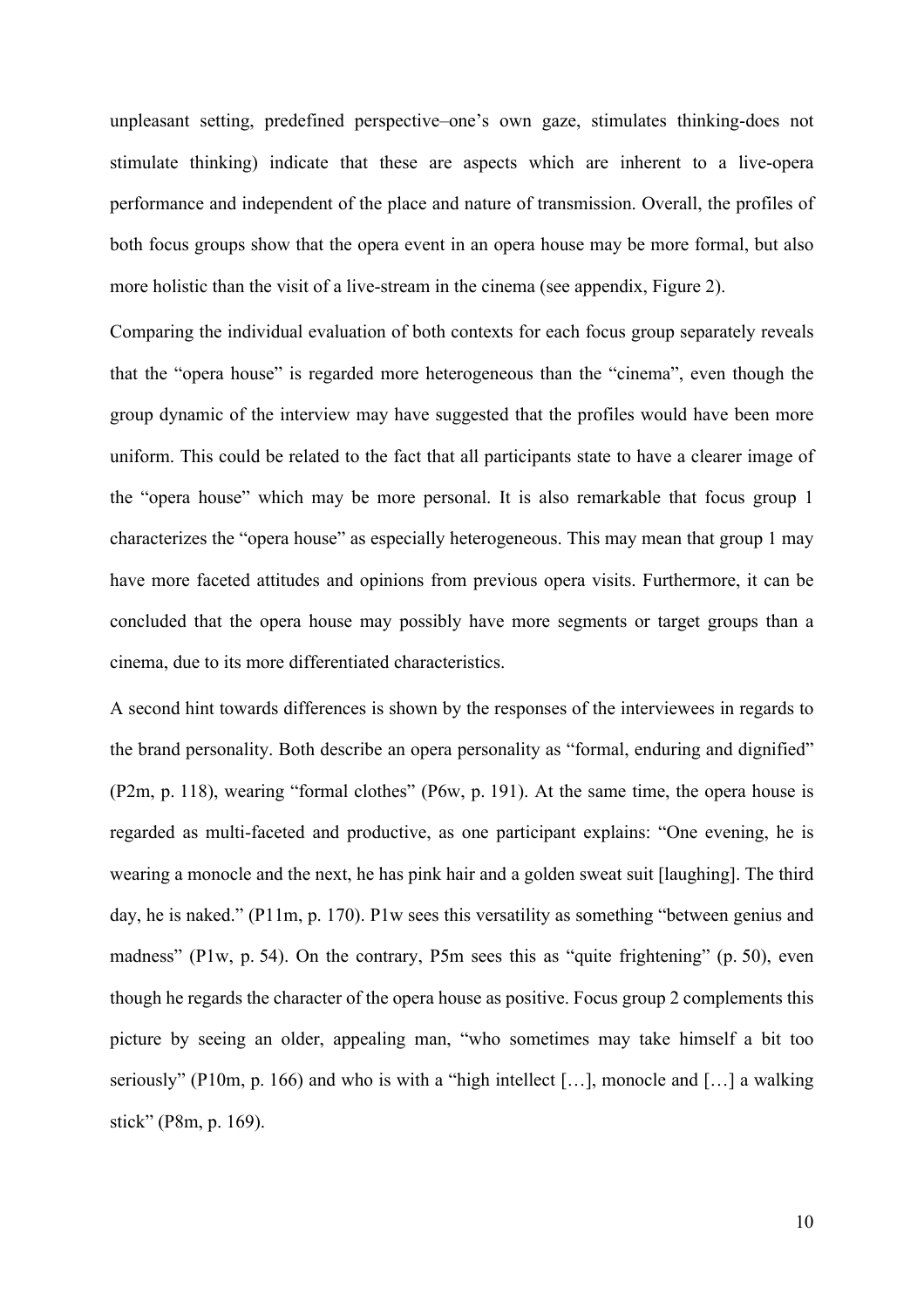While focus group 2 sees the character of the cinema as younger, fashionable and more up-todate, but with similar characteristics to the opera house personality, focus group 1 differentiates more strongly: The participants describe a man with "holes in the pants […] entirely informal, and quite enjoyable" (P2m, p. 113), as well as rather reserved and indifferent towards others. According to the interviewees, such an unapproachability in the means of being not understandable and too opportunistic leads to the fact that the cinema personality cannot be exactly evaluated.

#### **5 Discussion and Conclusion**

The research shows that people strongly, easily and holistically differentiate between the brand image of the opera and the cinema. This is shown in the following striking statement of a participant: "in the movie theater it is a movie, and in the opera, it is opera" (P2m p. 63). This indicates that place and media of live-operas are clearly perceived and have a significant influence on the brand image. At the same time, we find associations that show similarities between the opera house and the cinema, which means that there are some aspects which can be regarded as detached from place and transmission of an opera performance.

The brand image profiles suggest two things: First, the opera in the classical opera house is regarded by both groups as an original, positive, holistic, and unique experience, for which it is necessary to make an effort to prepare (e.g. clothes, cognitive efforts for its reception). It is striking that focus group 2 expects a more opera-inexperienced audience in the real opera house, whereas the "copy" (P8m, p. 46) may attract predominantly an opera-experienced audience. Second, opera houses are advised to compare their brand identity with the generated scale to survey their brand image. On this basis, they can analyze which aspects should be how communicated. Finally, by manipulating the brand image accordingly to the desired brand identity means to manipulate the preferences of the customers (Keller 2005, p. 1318).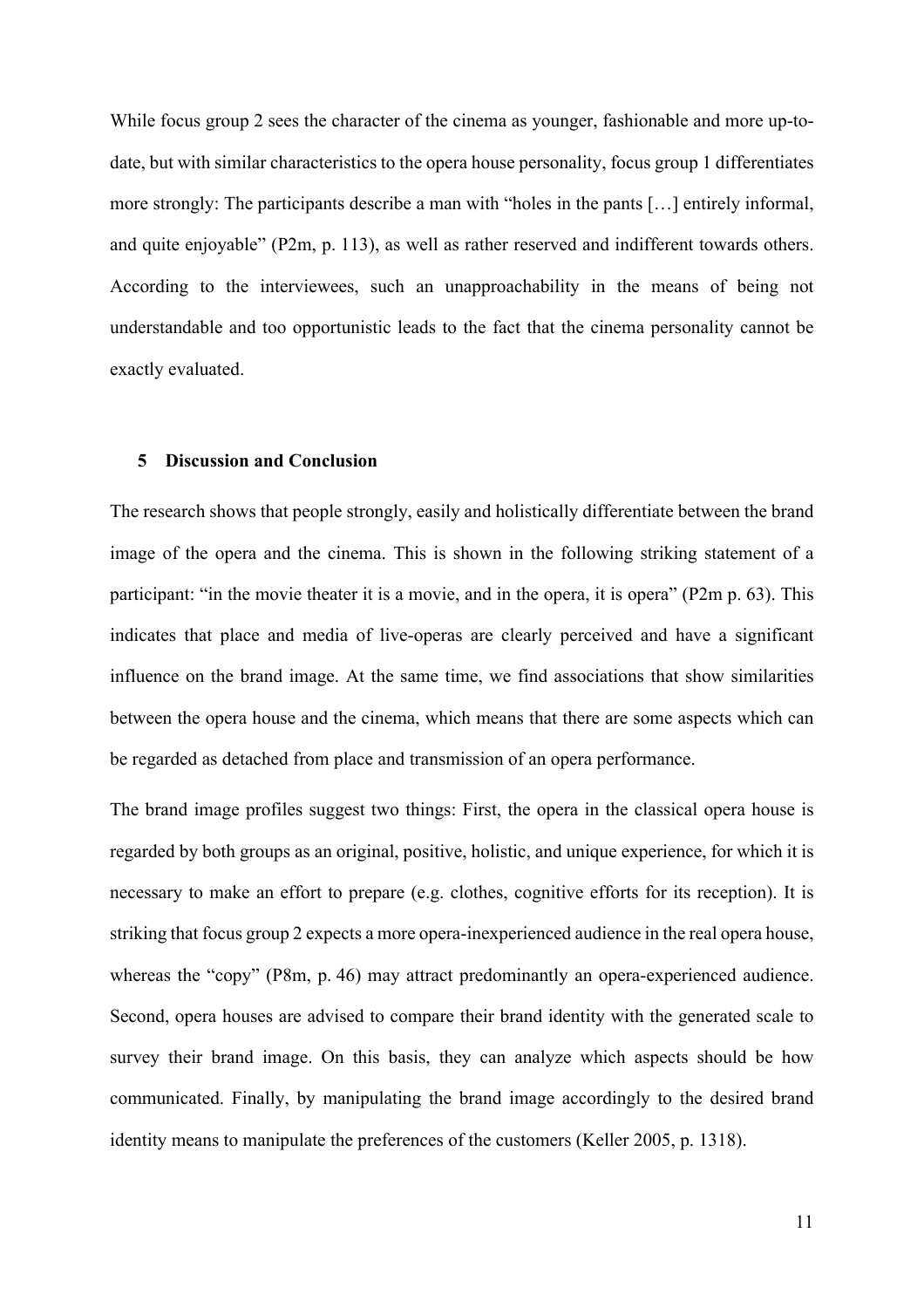Even though both focus group interviews were, as preferred, heterogeneous in respect to opera experience and gender, they share an equal background of their life-world (students, and rather opera-friendly). Moreover, the results are only meaningful for this respective sample. However, it can be assumed that there are differences in the perception of the brand images based on segmentation variables. Based on our qualitative research, further studies can explore the following questions with a quantitative approach: Do these relevant brand-image associations also count for a larger group? Are there actually different clusters of opera house visitors? Which brand image structures can be identified as preferable, unique and strong (ibid., p. 1321)? Subsequent research may help us to advance the discussions around cultural marketing and create a greater understanding for how to manage the brand identity of life-operas in the digital age.

## **Literature**

- Aaker, D. A. (1991). *Managing brand equity. Capitalizing on the value of a brand name*. New York, NY: Free Press.
- Aaker, D. A. (2014). *Aaker on branding. 20 principles that drive success*. New York; NY: Morgan James.
- Aaker, J. & Fournier, S. (1995). A brand as a character, a partner and a person: Three perspectives on the question of brand personality. *Advances in consumer research: Proceedings of the Association for Consumer Research, (22)*, 391-395.
- Abfalter, D. (2010). *Das Unmessbare messen? Die Konstruktion von Erfolg im Musiktheater*. Wiesbaden: VS Verl. fuer Sozialwiss.
- Berg, S. (1988). Snowball sampling . In S. Kotz & N. L. Johnson (eds.), *Encyclopedia of statistical sciences, volume 8* (pp. 528-532). New York: John Wiley & Sons.
- Biel, A. L. (1993). Converting image into equity. In D. A. Aaker & A. L. Biel (Eds.), *Brand equity and advertising: Advertisingʾs role in building strong brands* (pp. 67-82). Hillsdale, NJ: Lawrence Erlbaum Associates.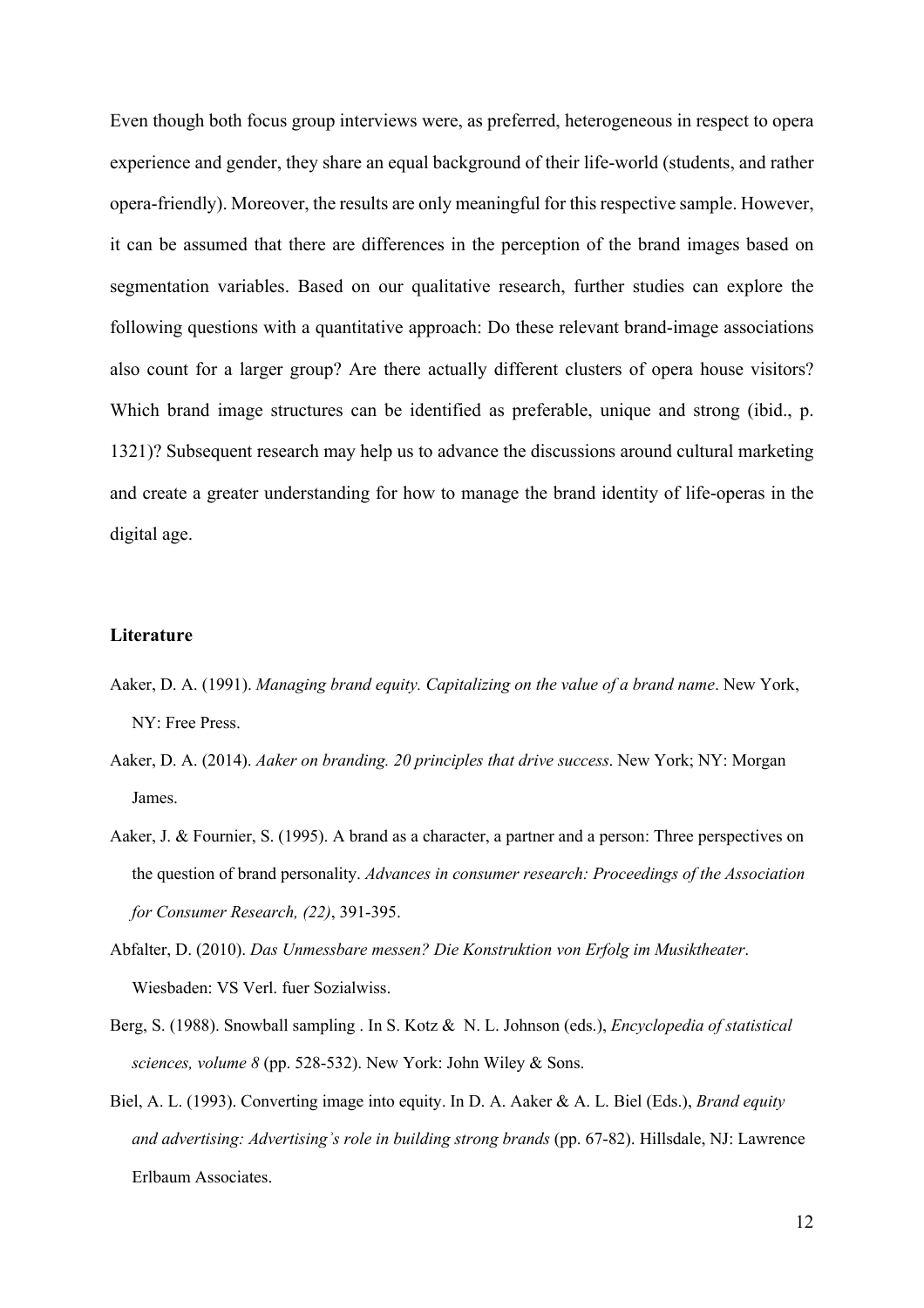- Bollmann, R. (2012). *Walkuere in Detmold. Eine Entdeckungsreise durch die deutsche Provinz*. Stuttgart: Klett Cotta.
- Buensch, N. (2011). Markenbildung fuer Theaterbetriebe. Forschungsstand und Perspektiven. In *Positionen, Ambivalenzen, Perspektiven zwischen Markenbildung und Kultur (pp. 101-123).* Leipzig: Leipziger Univ.-Verl.
- Buensch, N. (2015). *Profil ja, Marke nein? Profilierungsstrategien oeffentlicher Theater- und Opernbetriebe im Kontext der Debatte um Markenbildung im Kulturbereich. Eine interdisziplinaere und fallvergleichende Analyse.* Dissertation, Bauhaus-Universitaet Weimar.
- Burmann, C., Schleusener, M. & Weers, J.-P. (2005). Identitaetsorientierte Markenfuehrung bei Dienstleistungen. In H. Meffert, C. Burmann & M. Koers (Eds.), *Markenmanagement. Identitaetsorientierte Markenfuehrung und praktische Umsetzung. Mit Best Practice-Fallstudien*  (pp. 411-432). Wiesbaden: Gabler.
- Deutscher Buehnenverein (Ed., 2015). *Theaterstatistik, Summentabellen 2013/14.* Koeln: Deutscher Buehnenverein. Retrieved from http://www.buehnenverein.de (03/24/2016).

Esch, F.-R. (2014). *Strategie und Technik der Markenfuehrung*. Muenchen: Vahlen.

- Glaser, B. G. & Strauss, A. L. (2010). *Grounded Theory. Strategien qualitativer Forschung*. Bern: Huber.
- Glogner-Pilz, P. & Foehl, P. S. (2010). Publikumsforschung im Kulturbereich. Relevanz, Herausforderungen, Perspektiven. In P. Glogner-Pilz & P. S. Foehl (Eds.), *Das Kulturpublikum. Fragestellungen und Befunde der empirischen Forschung* (pp. 9-22). Wiesbaden: VS Verl. fuer Sozialwiss.
- Guenter, B. & Hausmann, A. (2012). *Kulturmarketing*. Wiesbaden: VS Verl. fuer Sozialwiss.
- Iacobucci, D. & Churchill, G. A. (2010). *Marketing research. Methodological foundations*. Mason, OH: South-Western Cengage Learning.
- Jobst, J. & Boerner, S. (2011). Understanding customer satisfaction in opera. First steps toward a model. *International Journal of Nonprofit and Voluntary Sector Marketing, 16 (1), 50-69.*
- Josch, M. (2010). *Wie Public Viewing die Oper auf den Kopf stellt. Ueberlegungen zu einer Medienverschiebung im Opernbereich*. Muenchen: GRIN Verlag GmbH.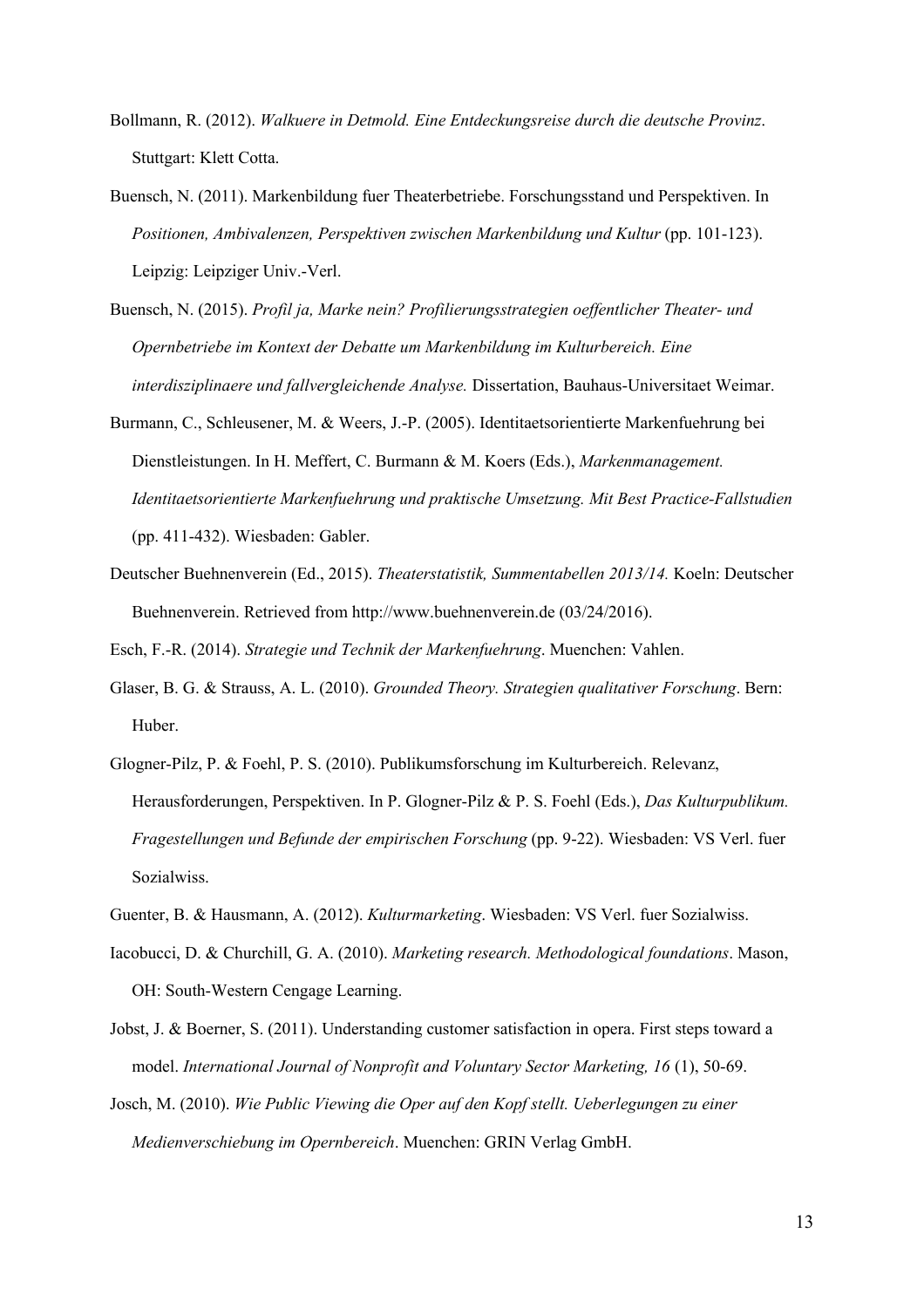- Keller, K. L. (1993). Conceptualizing, measuring, and managing customer-based brand equity. *Journal of Marketing, 57* (1), 1-22.
- Keller, K. L. (2005). Kundenorientierte Messung des Markenwerts. In *Moderne Markenfuehrung. Grundlagen, innovative Ansaetze, praktische Umsetzungen* (pp. 1307-1327). Wiesbaden: Gabler.
- Lutz, M. (2013). *Besucherbindung im Opernbetrieb: Theoretische Grundlagen, empirische Untersuchungen und praktische Implikationen*. Wiesbaden: Springer.
- Meffert, H. (2012). Markenfuehrung im Wandel. Alte Weisheiten und neue Erkenntnisse. In C. Burmann, T. Halaszovich & F. Hemmann (Eds.), *Identiaetsbasierte Markenfuehrung. Grundlagen - Strategie - Umsetzung - Controlling* (pp. 269-273). Wiesbaden: Springer Gabler.
- Olson, J. C., & Reynolds, T. J. (1983). Understanding consumers' cognitive structures. Implications for advertising strategy. *Advertising and consumer psychology, 1,* 77-90.
- Radtke, B. (2014). *Markenidentitaetsmodelle. Analyse und Bewertung von Ansaetzen zur Erfassung der Markenidentitaet*. Wiesbaden: Gabler.
- Reuband, K.-H. (2013a). Der Bayreuther Parsifal im Kino. Das Publikum der ersten Live-Uebertragung der Bayreuther Festspiele und dessen Beurteilung der Auffuehrung und Uebertragung ins Kino. *Wagnerspektrum, 2,* 185-213.
- Reuband, K.-H. (2013b). Opern ,live' im Kino. Wird durch Opernuebertragungen ins Kino ein neues und sozial ausgewogeneres Publikum erschlossen als durch Auffuehrungen im Opernhaus? In S. Bekmeier-Feuerhahn et al. (Eds.), *Die Kunst des Moeglichen – Management mit Kunst* ( pp. 223- 246). Bielefeld: Transcript-Verl.
- Reuband, K.-H. (2015). Der Besuch von Theatern und Opern in der Bundesrepublik. Verbreitung, Trends und paradoxe Altersbeziehungen. In N. Sievers (Ed.), *Thema: Neue Kulturfoerderung. Kulturstatistik, Chronik, Literatur, Adressen* (pp. 359-374). Essen: Klartext.
- Reynolds, T. J. & Gutman, J. (2009). Laddering theory, method, analysis and interpretation. *Qualitative Marketing Research,* 411-447.
- Roll, J. & Hoeflich, J. R. (2014). *Kooperationen zwischen Unternehmen und Hochkultureinrichtungen. Potentiale fuer die Kundenbindung und -neugewinnung. Eine explorative Studie. [unpublished presentation]*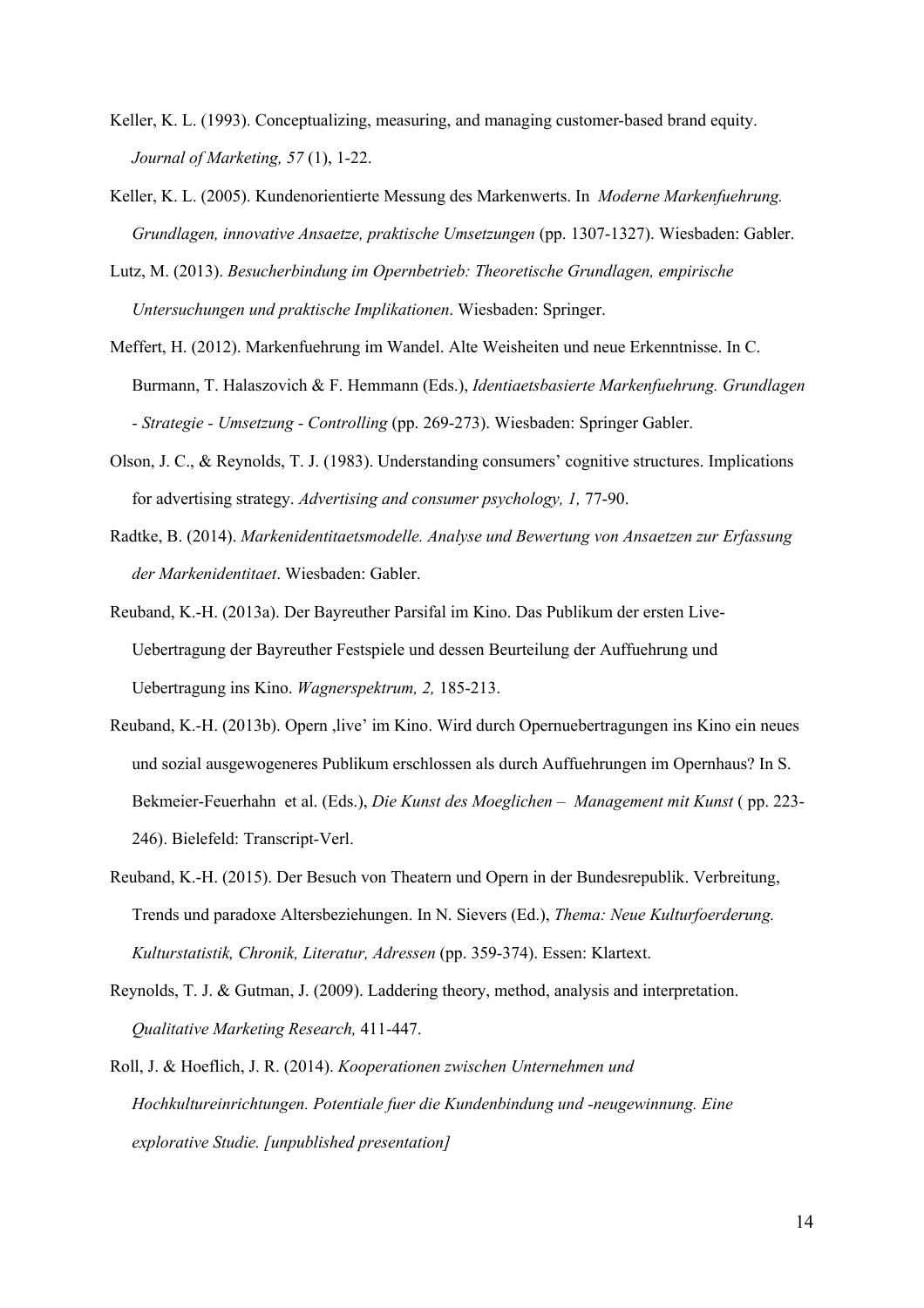- Ruge, H.-D. (1988). *Die Messung bildhafter Konsumerlebnisse. Entwicklung und Test einer neuen Meßmethode*. Heidelberg: Physica-Verlag HD.
- Sampson, P. (1972). Using the Repertory Grid Test. *Journal of Marketing Research (JMR), 9* (1), 78- 81.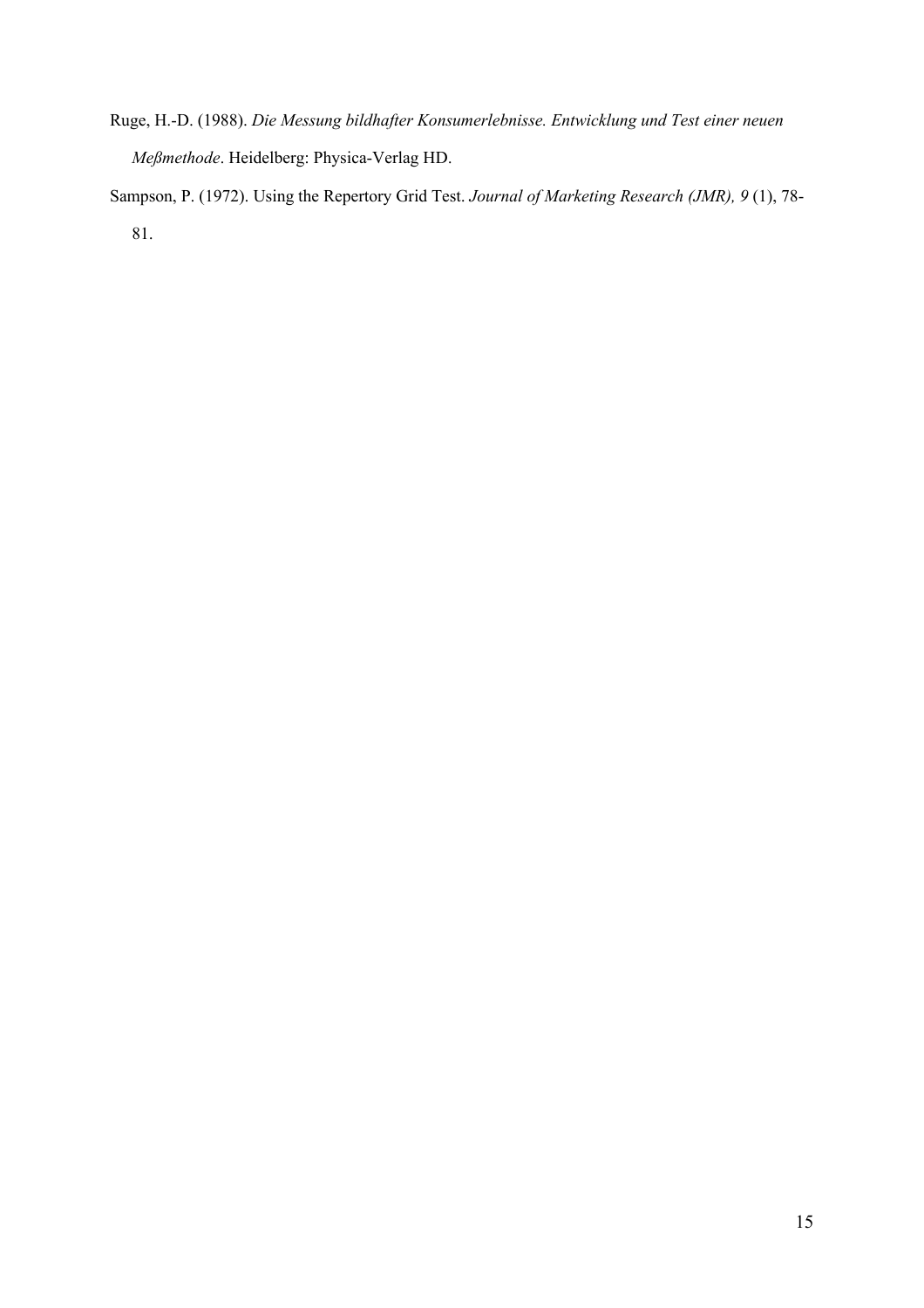# **Appendix**



Figure 1: Research Design (own research)

| Person | <b>Focus Group</b> | Gender | Age | <b>Experience</b> |
|--------|--------------------|--------|-----|-------------------|
| PIf    |                    | female | 27  | opera house       |
| P2m    |                    | male   | 24  | no experience     |
| P3f    |                    | female | 25  | opera house       |
| P4f    |                    | female | 25  | opera house       |
| P5m    |                    | male   | 23  | both              |
| P6f    | 2                  | female | 26  | opera house       |
| P7m    | 2                  | male   | 26  | no experience     |
| P8m    | 2                  | male   | 23  | both              |
| P9f    | 2                  | female | 24  | opera house       |
| P10m   | 2                  | male   | 27  | cinema            |
| P11m   | റ                  | male   | 23  | opera house       |

Table 1: Participant Overview (own research)